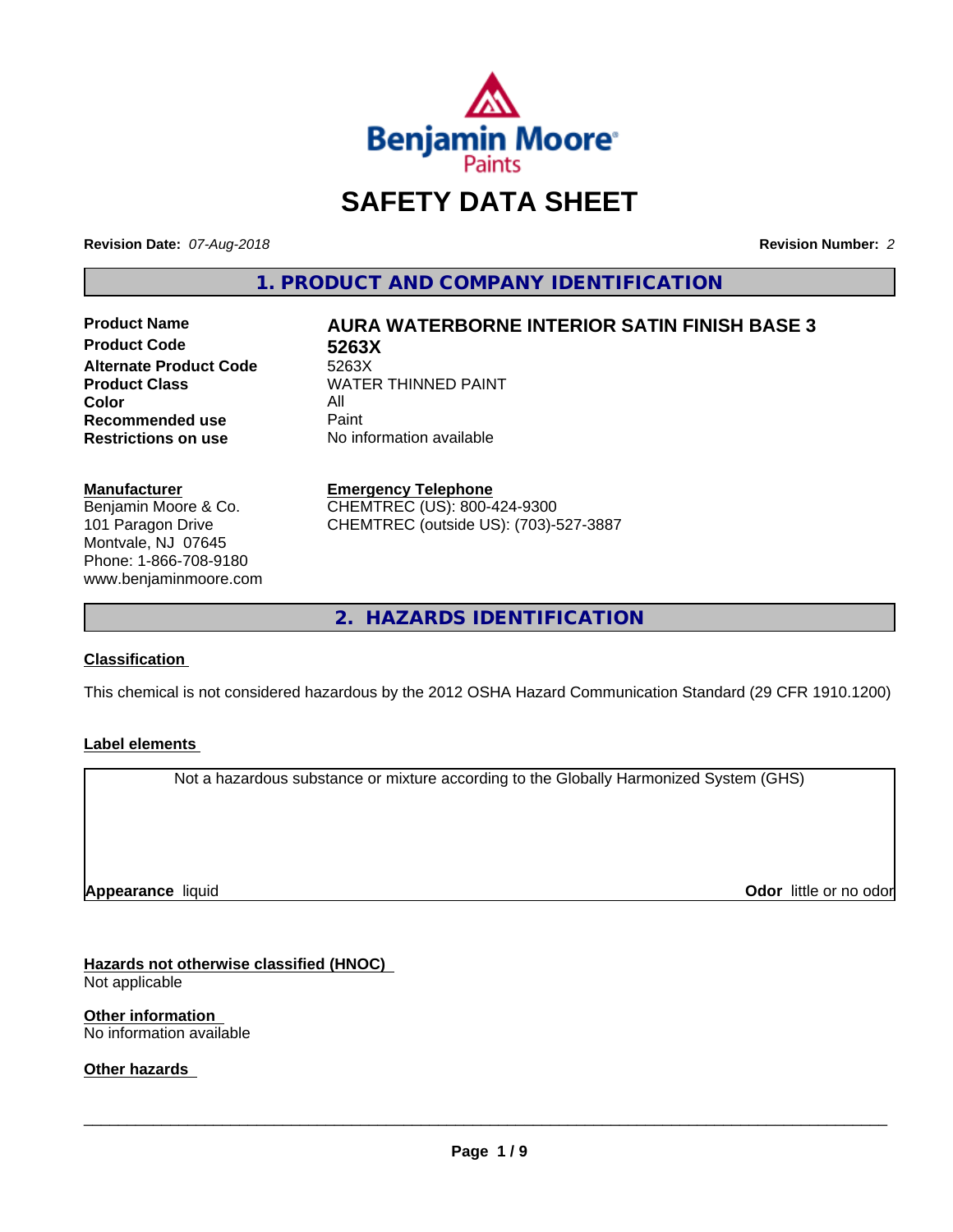May cause allergic skin reaction

# **3. COMPOSITION INFORMATION ON COMPONENTS**

\_\_\_\_\_\_\_\_\_\_\_\_\_\_\_\_\_\_\_\_\_\_\_\_\_\_\_\_\_\_\_\_\_\_\_\_\_\_\_\_\_\_\_\_\_\_\_\_\_\_\_\_\_\_\_\_\_\_\_\_\_\_\_\_\_\_\_\_\_\_\_\_\_\_\_\_\_\_\_\_\_\_\_\_\_\_\_\_\_\_\_\_\_

| <b>Chemical name</b>            | CAS No.    | Weight-% |
|---------------------------------|------------|----------|
| Titanium dioxide                | 13463-67-7 |          |
| Kaolin                          | 1332-58-7  |          |
| Hexanedioic acid, dihydrazide   | 1071-93-8  | U.S      |
| Sodium C14-C16 olefin sulfonate | 68439-57-6 | U.5      |

|                                                  |               | 4. FIRST AID MEASURES                                                                                      |  |
|--------------------------------------------------|---------------|------------------------------------------------------------------------------------------------------------|--|
| <b>General Advice</b>                            |               | No hazards which require special first aid measures.                                                       |  |
| <b>Eye Contact</b>                               | physician.    | Rinse thoroughly with plenty of water for at least 15 minutes and consult a                                |  |
| <b>Skin Contact</b>                              |               | Wash off immediately with soap and plenty of water while removing all<br>contaminated clothes and shoes.   |  |
| <b>Inhalation</b>                                |               | Move to fresh air. If symptoms persist, call a physician.                                                  |  |
| Ingestion                                        | if necessary. | Clean mouth with water and afterwards drink plenty of water. Consult a physician                           |  |
| <b>Most Important</b><br><b>Symptoms/Effects</b> |               | May cause allergic skin reaction.                                                                          |  |
| <b>Notes To Physician</b>                        |               | Treat symptomatically.                                                                                     |  |
|                                                  |               | 5. FIRE-FIGHTING MEASURES                                                                                  |  |
| <b>Suitable Extinguishing Media</b>              |               | Use extinguishing measures that are appropriate to local<br>circumstances and the surrounding environment. |  |
| <b>Protective Equipment And Precautions For</b>  |               | As in any fire, wear self-contained breathing apparatus                                                    |  |

**Protective Equipment And Precautions For Firefighters**

**Specific Hazards Arising From The Chemical Closed containers may rupture if exposed to fire or** 

**Sensitivity To Mechanical Impact** No

**Sensitivity To Static Discharge** No

**Flash Point Data Flash Point (°F)**<br> **Flash Point (°C)**<br> **Flash Point (°C)**<br> **C Flash Point (°C)**<br>Method

pressure-demand, MSHA/NIOSH (approved or equivalent) and full protective gear.

extreme heat.

**Not applicable**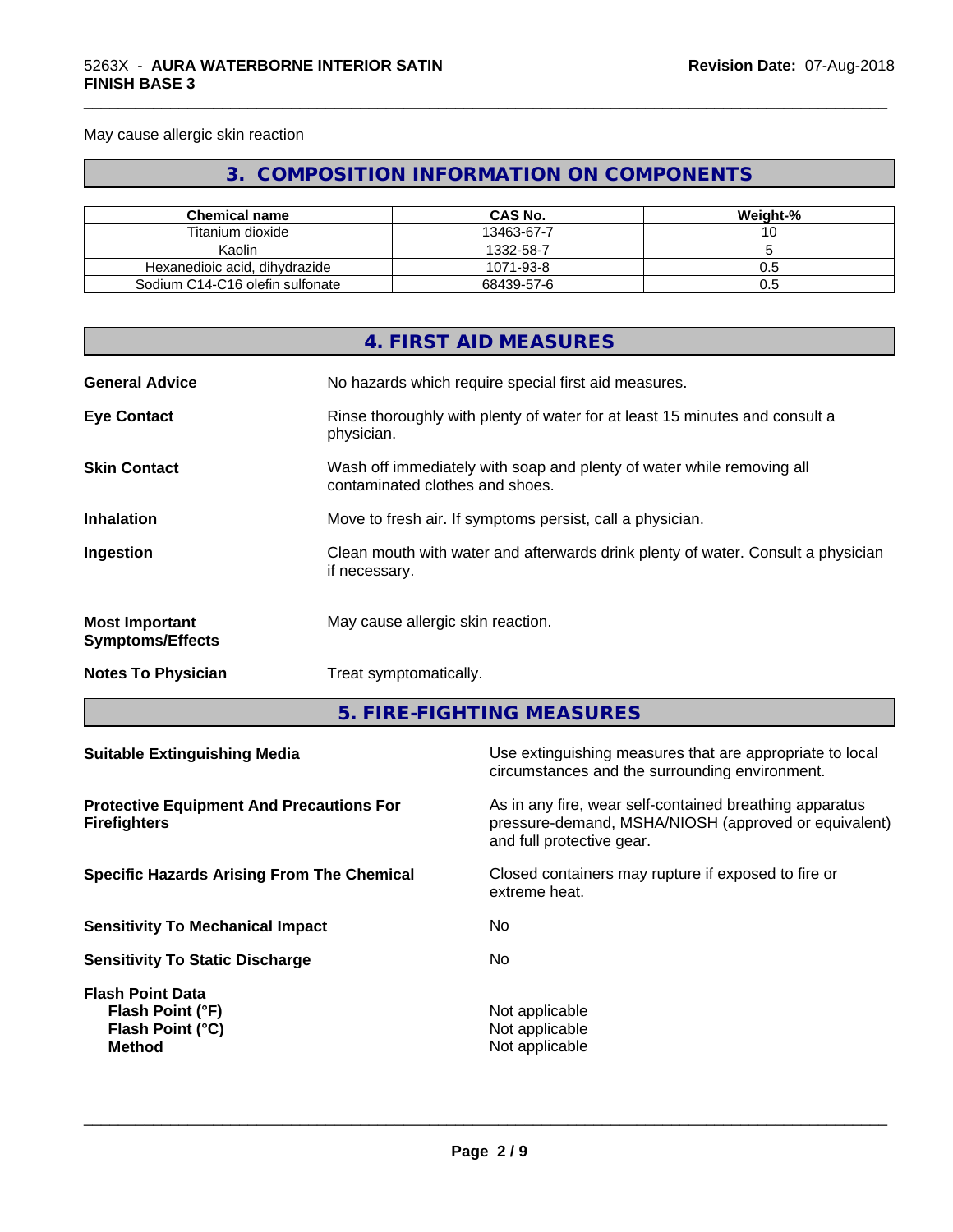#### **Flammability Limits In Air**

**Lower flammability limit:** Not applicable **Upper flammability limit:** Not applicable

\_\_\_\_\_\_\_\_\_\_\_\_\_\_\_\_\_\_\_\_\_\_\_\_\_\_\_\_\_\_\_\_\_\_\_\_\_\_\_\_\_\_\_\_\_\_\_\_\_\_\_\_\_\_\_\_\_\_\_\_\_\_\_\_\_\_\_\_\_\_\_\_\_\_\_\_\_\_\_\_\_\_\_\_\_\_\_\_\_\_\_\_\_

**NFPA Health:** 1 **Flammability:** 0 **Instability:** 0 **Special:** Not Applicable

#### **NFPA Legend**

- 0 Not Hazardous
- 1 Slightly
- 2 Moderate
- 3 High
- 4 Severe

*The ratings assigned are only suggested ratings, the contractor/employer has ultimate responsibilities for NFPA ratings where this system is used.*

*Additional information regarding the NFPA rating system is available from the National Fire Protection Agency (NFPA) at www.nfpa.org.*

# **6. ACCIDENTAL RELEASE MEASURES**

| <b>Personal Precautions</b>      | Avoid contact with skin, eyes and clothing. Ensure adequate ventilation.                                                                                                         |
|----------------------------------|----------------------------------------------------------------------------------------------------------------------------------------------------------------------------------|
| <b>Other Information</b>         | Prevent further leakage or spillage if safe to do so.                                                                                                                            |
| <b>Environmental precautions</b> | See Section 12 for additional Ecological Information.                                                                                                                            |
| <b>Methods for Cleaning Up</b>   | Soak up with inert absorbent material. Sweep up and shovel into suitable<br>containers for disposal.                                                                             |
|                                  | 7. HANDLING AND STORAGE                                                                                                                                                          |
| <b>Handling</b>                  | Avoid contact with skin, eyes and clothing. Avoid breathing vapors, spray mists or<br>sanding dust. In case of insufficient ventilation, wear suitable respiratory<br>equipment. |
| <b>Storage</b>                   | Keep container tightly closed. Keep out of the reach of children.                                                                                                                |
| <b>Incompatible Materials</b>    | No information available                                                                                                                                                         |

**8. EXPOSURE CONTROLS/PERSONAL PROTECTION**

#### **Exposure Limits**

| Chemical name    | <b>ACGIH TLV</b>                | <b>OSHA PEL</b>                 |
|------------------|---------------------------------|---------------------------------|
| Titanium dioxide | · TWA<br>10 mg/m <sup>3</sup> - | <b>TWA</b><br>15 mg/m $3 \cdot$ |
| Kaolin           | $2 \text{ mg/m}^3$ - TWA        | 15 mg/m $3$ - TWA               |
|                  |                                 | TWA<br>5 mg/m <sup>3</sup> -    |

#### **Legend**

ACGIH - American Conference of Governmental Industrial Hygienists Exposure Limits OSHA - Occupational Safety & Health Administration Exposure Limits N/E - Not Established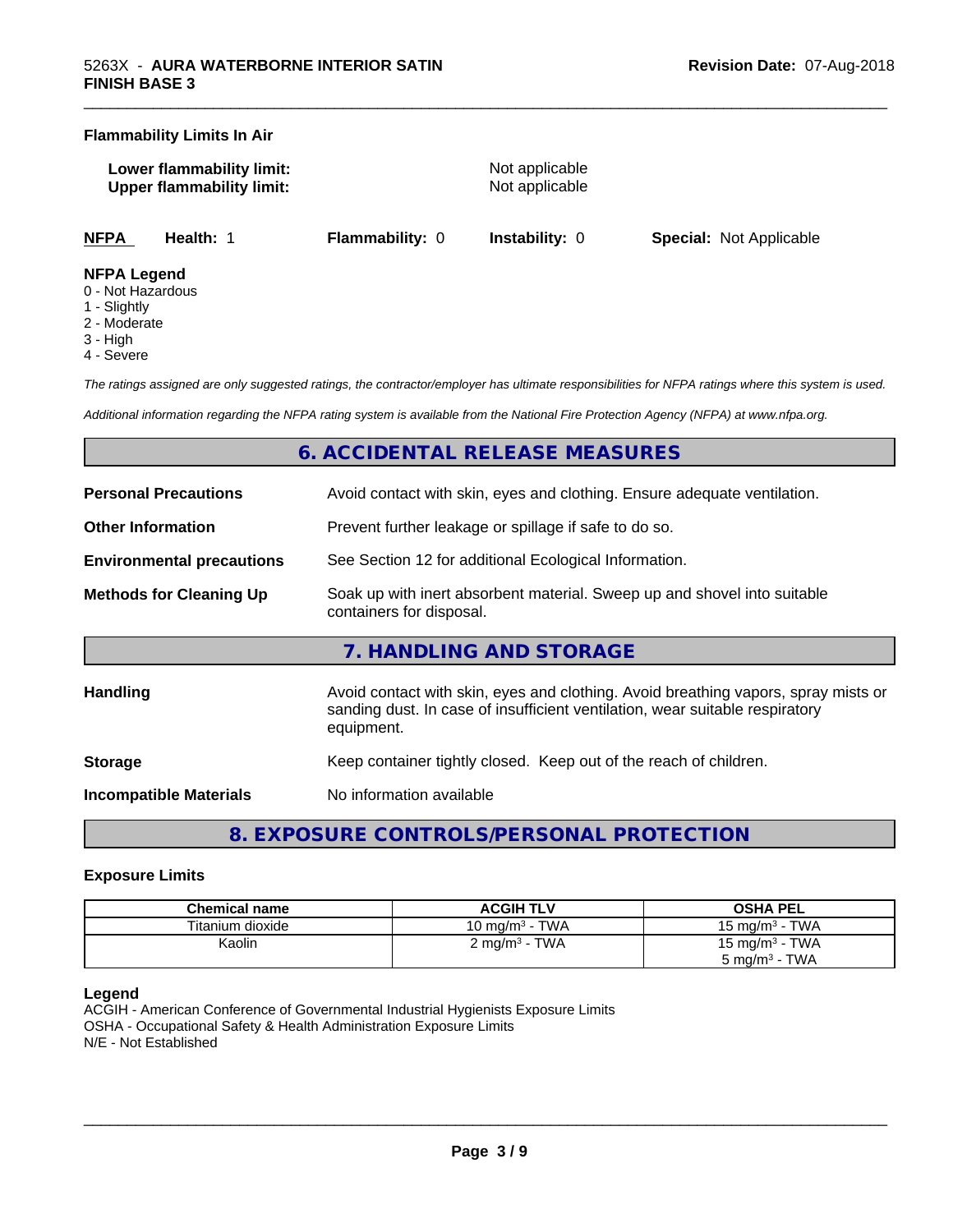| Ensure adequate ventilation, especially in confined areas.                                                                          |  |  |
|-------------------------------------------------------------------------------------------------------------------------------------|--|--|
|                                                                                                                                     |  |  |
| Safety glasses with side-shields.                                                                                                   |  |  |
| Protective gloves and impervious clothing.                                                                                          |  |  |
| In case of insufficient ventilation wear suitable respiratory equipment.                                                            |  |  |
| Avoid contact with skin, eyes and clothing. Remove and wash contaminated<br>clothing before re-use. Wash thoroughly after handling. |  |  |
|                                                                                                                                     |  |  |

### **9. PHYSICAL AND CHEMICAL PROPERTIES**

| Appearance                           | liquid                   |
|--------------------------------------|--------------------------|
| Odor                                 | little or no odor        |
| <b>Odor Threshold</b>                | No information available |
| Density (Ibs/gal)                    | $9.5 - 9.9$              |
| <b>Specific Gravity</b>              | $1.13 - 1.18$            |
| pH                                   | No information available |
| <b>Viscosity (cps)</b>               | No information available |
| Solubility(ies)                      | No information available |
| <b>Water solubility</b>              | No information available |
| <b>Evaporation Rate</b>              | No information available |
| Vapor pressure @20 °C (kPa)          | No information available |
| <b>Vapor density</b>                 | No information available |
| Wt. % Solids                         | $45 - 55$                |
| Vol. % Solids                        | $35 - 45$                |
| Wt. % Volatiles                      | $45 - 55$                |
| Vol. % Volatiles                     | $55 - 65$                |
| <b>VOC Regulatory Limit (g/L)</b>    | 0                        |
| <b>Boiling Point (°F)</b>            | 212                      |
| <b>Boiling Point (°C)</b>            | 100                      |
| <b>Freezing Point (°F)</b>           | 32                       |
| <b>Freezing Point (°C)</b>           | 0                        |
| Flash Point (°F)                     | Not applicable           |
| Flash Point (°C)                     | Not applicable           |
| <b>Method</b>                        | Not applicable           |
| <b>Flammability (solid, gas)</b>     | Not applicable           |
| <b>Upper flammability limit:</b>     | Not applicable           |
| Lower flammability limit:            | Not applicable           |
| <b>Autoignition Temperature (°F)</b> | No information available |
| <b>Autoignition Temperature (°C)</b> | No information available |
| Decomposition Temperature (°F)       | No information available |
| Decomposition Temperature (°C)       | No information available |
| <b>Partition coefficient</b>         | No information available |

\_\_\_\_\_\_\_\_\_\_\_\_\_\_\_\_\_\_\_\_\_\_\_\_\_\_\_\_\_\_\_\_\_\_\_\_\_\_\_\_\_\_\_\_\_\_\_\_\_\_\_\_\_\_\_\_\_\_\_\_\_\_\_\_\_\_\_\_\_\_\_\_\_\_\_\_\_\_\_\_\_\_\_\_\_\_\_\_\_\_\_\_\_

# **10. STABILITY AND REACTIVITY**

**Reactivity** Not Applicable

**Chemical Stability Stable under normal conditions.** 

**Conditions to avoid Conditions to avoid Prevent from freezing.**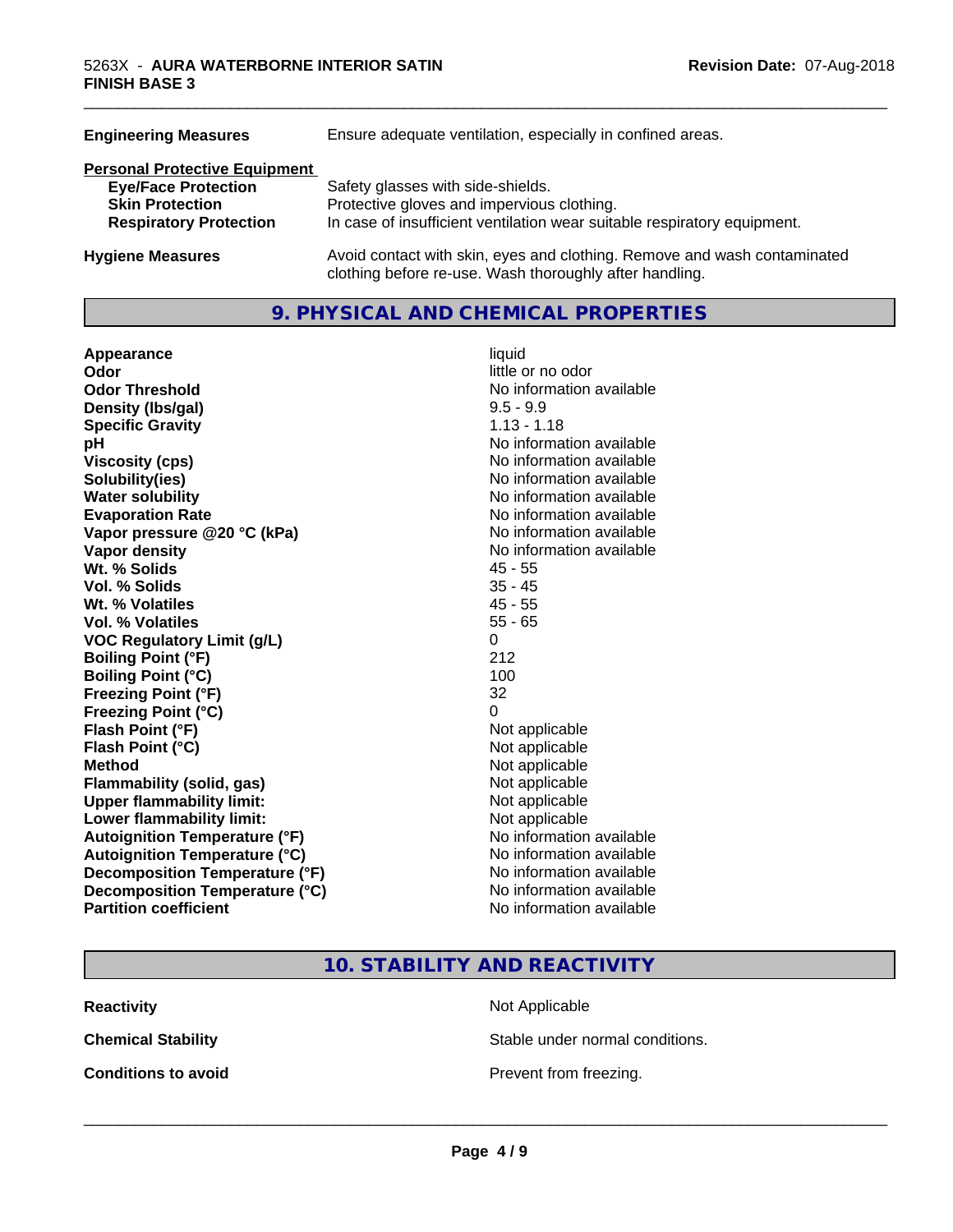| <b>Incompatible Materials</b>             | No materials to be especially mentioned.                                                                        |  |
|-------------------------------------------|-----------------------------------------------------------------------------------------------------------------|--|
| <b>Hazardous Decomposition Products</b>   | None under normal use.                                                                                          |  |
| <b>Possibility of hazardous reactions</b> | None under normal conditions of use.                                                                            |  |
|                                           | 11. TOXICOLOGICAL INFORMATION                                                                                   |  |
| <b>Product Information</b>                |                                                                                                                 |  |
| Information on likely routes of exposure  |                                                                                                                 |  |
| <b>Principal Routes of Exposure</b>       | Eye contact, skin contact and inhalation.                                                                       |  |
| <b>Acute Toxicity</b>                     |                                                                                                                 |  |
| <b>Product Information</b>                | No information available                                                                                        |  |
|                                           | Symptoms related to the physical, chemical and toxicological characteristics                                    |  |
| <b>Symptoms</b>                           | No information available                                                                                        |  |
|                                           | Delayed and immediate effects as well as chronic effects from short and long-term exposure                      |  |
| Eye contact<br><b>Skin contact</b>        | May cause slight irritation.                                                                                    |  |
|                                           | Substance may cause slight skin irritation. Prolonged or repeated contact may dry<br>skin and cause irritation. |  |
| <b>Inhalation</b>                         | May cause irritation of respiratory tract.                                                                      |  |
| Ingestion                                 | Ingestion may cause gastrointestinal irritation, nausea, vomiting and diarrhea.                                 |  |
| <b>Sensitization</b>                      | May cause an allergic skin reaction                                                                             |  |
| <b>Neurological Effects</b>               | No information available.                                                                                       |  |
| <b>Mutagenic Effects</b>                  | No information available.                                                                                       |  |
| <b>Reproductive Effects</b>               | No information available.                                                                                       |  |
| <b>Developmental Effects</b>              | No information available.                                                                                       |  |
| <b>Target organ effects</b>               | No information available.                                                                                       |  |
| <b>STOT - single exposure</b>             | No information available.                                                                                       |  |
| STOT - repeated exposure                  | No information available.                                                                                       |  |
| Other adverse effects                     | No information available.                                                                                       |  |
| <b>Aspiration Hazard</b>                  | No information available                                                                                        |  |
|                                           |                                                                                                                 |  |

\_\_\_\_\_\_\_\_\_\_\_\_\_\_\_\_\_\_\_\_\_\_\_\_\_\_\_\_\_\_\_\_\_\_\_\_\_\_\_\_\_\_\_\_\_\_\_\_\_\_\_\_\_\_\_\_\_\_\_\_\_\_\_\_\_\_\_\_\_\_\_\_\_\_\_\_\_\_\_\_\_\_\_\_\_\_\_\_\_\_\_\_\_

ATEmix (oral) 71789 mg/kg

### **Component Information**

Titanium dioxide LD50 Oral: > 10000 mg/kg (Rat) Kaolin LD50 Oral: > 5000 mg/kg (Rat)

### **Carcinogenicity**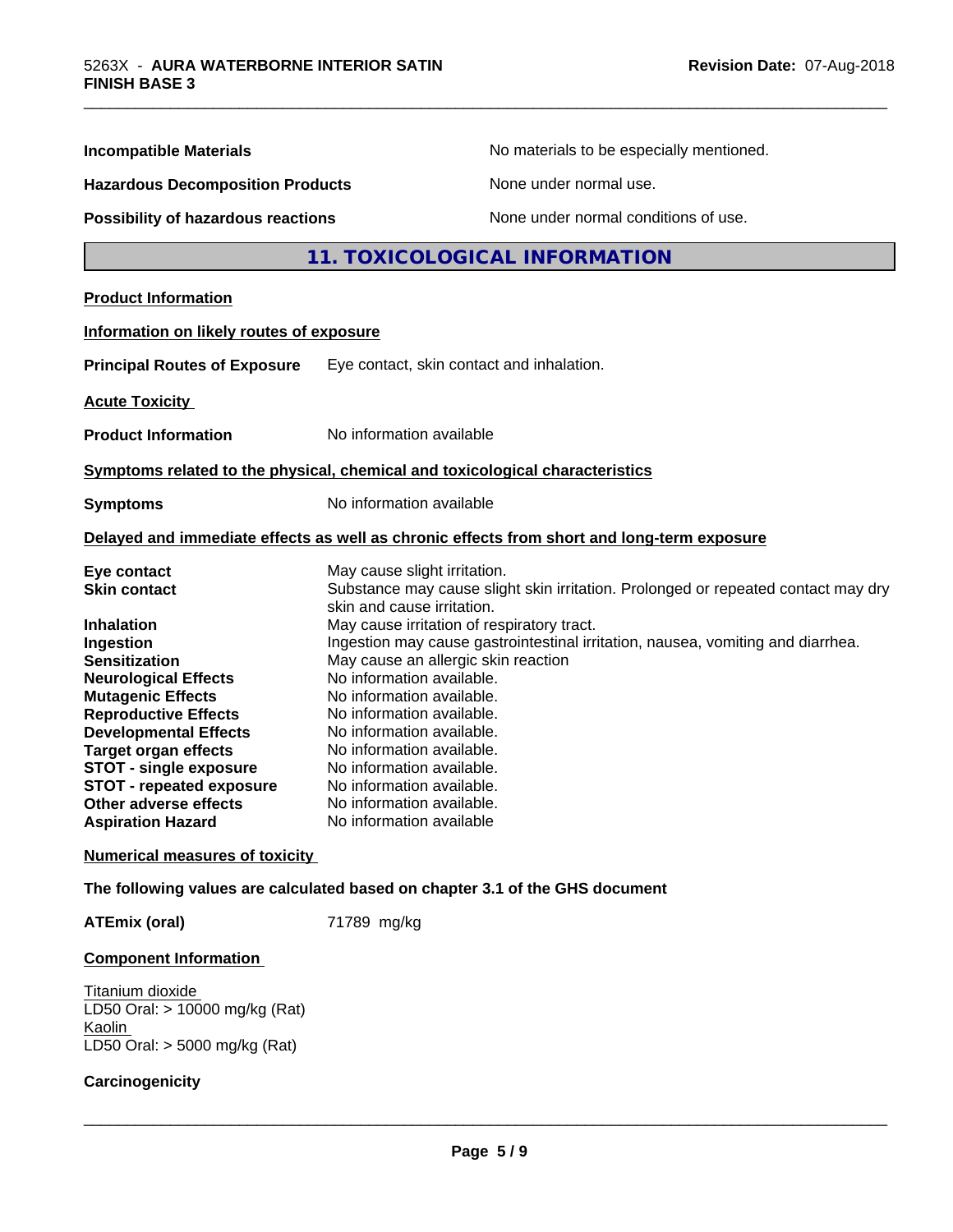*The information below indicateswhether each agency has listed any ingredient as a carcinogen:.*

| <b>Chemical</b><br>name | <b>IARC</b>                    | <b>NTP</b> | <b>OSHA</b> |
|-------------------------|--------------------------------|------------|-------------|
|                         | . .<br>2B<br>Possible<br>Human |            | Listed<br>. |
| dioxide<br>⊺itanium     | Carcinogen                     |            |             |

\_\_\_\_\_\_\_\_\_\_\_\_\_\_\_\_\_\_\_\_\_\_\_\_\_\_\_\_\_\_\_\_\_\_\_\_\_\_\_\_\_\_\_\_\_\_\_\_\_\_\_\_\_\_\_\_\_\_\_\_\_\_\_\_\_\_\_\_\_\_\_\_\_\_\_\_\_\_\_\_\_\_\_\_\_\_\_\_\_\_\_\_\_

• Although IARC has classified titanium dioxide as possibly carcinogenic to humans (2B), their summary concludes: "No significant exposure to titanium dioxide is thought to occur during the use of products in which titanium dioxide is bound to other materials, such as paint."

#### **Legend**

IARC - International Agency for Research on Cancer NTP - National Toxicity Program OSHA - Occupational Safety & Health Administration

**12. ECOLOGICAL INFORMATION**

### **Ecotoxicity Effects**

The environmental impact of this product has not been fully investigated.

### **Product Information**

#### **Acute Toxicity to Fish**

No information available

#### **Acute Toxicity to Aquatic Invertebrates**

No information available

#### **Acute Toxicity to Aquatic Plants**

No information available

#### **Persistence / Degradability**

No information available.

#### **Bioaccumulation**

No information available.

#### **Mobility in Environmental Media**

No information available.

#### **Ozone**

No information available

#### **Component Information**

#### **Acute Toxicity to Fish**

Titanium dioxide  $LC50:$  > 1000 mg/L (Fathead Minnow - 96 hr.)

#### **Acute Toxicity to Aquatic Invertebrates**

No information available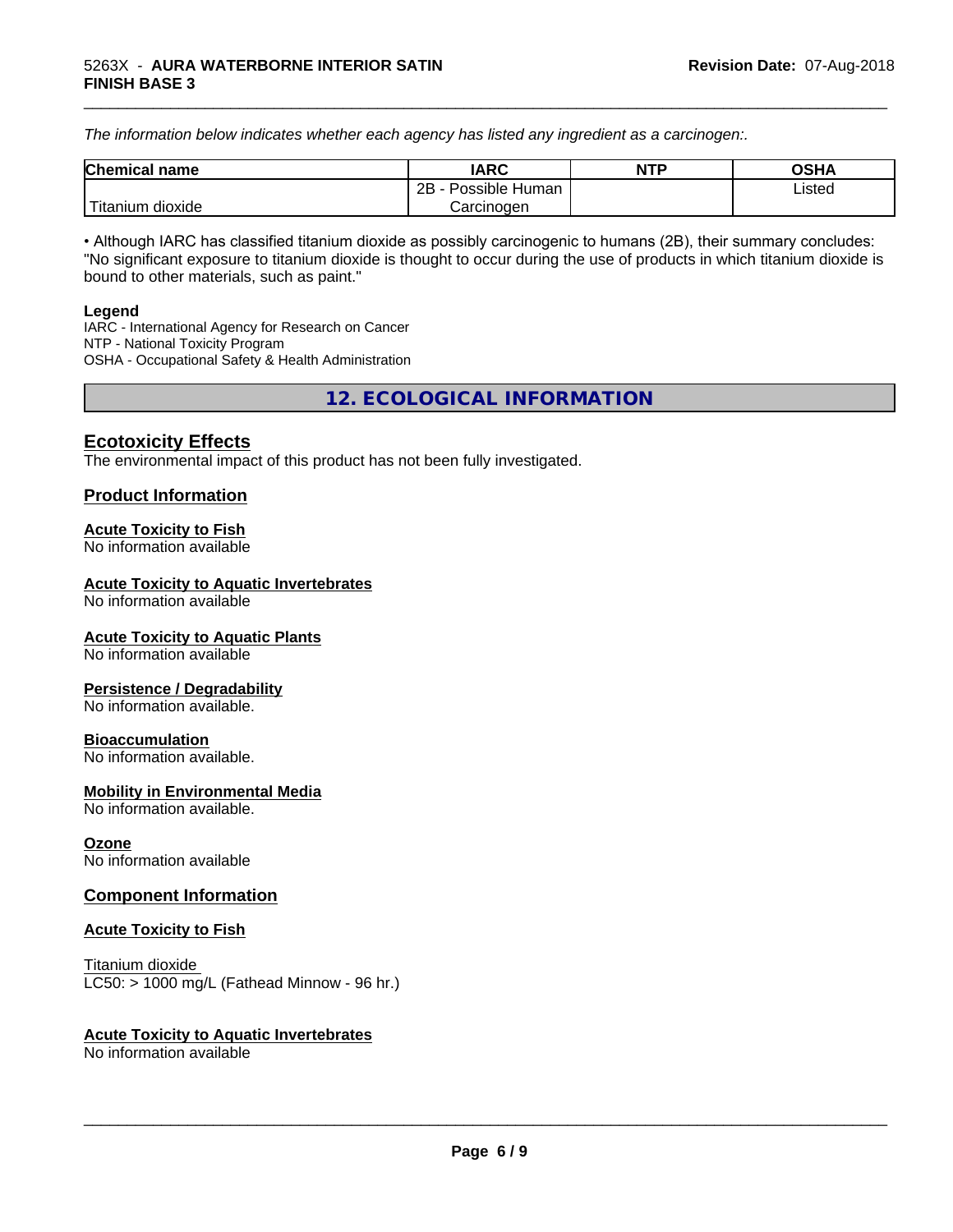#### **Acute Toxicity to Aquatic Plants**

No information available

|                              | 13. DISPOSAL CONSIDERATIONS                                                                                                                                                                                               |
|------------------------------|---------------------------------------------------------------------------------------------------------------------------------------------------------------------------------------------------------------------------|
| <b>Waste Disposal Method</b> | Dispose of in accordance with federal, state, and local regulations. Local<br>requirements may vary, consult your sanitation department or state-designated<br>environmental protection agency for more disposal options. |
|                              | 14. TRANSPORT INFORMATION                                                                                                                                                                                                 |
| <b>DOT</b>                   | Not regulated                                                                                                                                                                                                             |
| <b>ICAO/IATA</b>             | Not regulated                                                                                                                                                                                                             |
| <b>IMDG/IMO</b>              | Not regulated                                                                                                                                                                                                             |
|                              | <b>15. REGULATORY INFORMATION</b>                                                                                                                                                                                         |

\_\_\_\_\_\_\_\_\_\_\_\_\_\_\_\_\_\_\_\_\_\_\_\_\_\_\_\_\_\_\_\_\_\_\_\_\_\_\_\_\_\_\_\_\_\_\_\_\_\_\_\_\_\_\_\_\_\_\_\_\_\_\_\_\_\_\_\_\_\_\_\_\_\_\_\_\_\_\_\_\_\_\_\_\_\_\_\_\_\_\_\_\_

# **International Inventories**

| <b>TSCA: United States</b> | Yes - All components are listed or exempt. |
|----------------------------|--------------------------------------------|
| <b>DSL: Canada</b>         | No - Not all of the components are listed. |
|                            | One or more component is listed on NDSL.   |

# **Federal Regulations**

| SARA 311/312 hazardous categorization |
|---------------------------------------|
|---------------------------------------|

| Acute health hazard               | Nο |
|-----------------------------------|----|
| Chronic Health Hazard             | Nο |
| Fire hazard                       | N٥ |
| Sudden release of pressure hazard | Nο |
| Reactive Hazard                   | Nο |

#### **SARA 313**

Section 313 of Title III of the Superfund Amendments and Reauthorization Act of 1986 (SARA). This product contains a chemical or chemicals which are subject to the reporting requirements of the Act and Title 40 of the Code of Federal Regulations, Part 372:

*None*

**Clean Air Act,Section 112 Hazardous Air Pollutants (HAPs) (see 40 CFR 61)**

This product contains the following HAPs:

*None*

## **US State Regulations**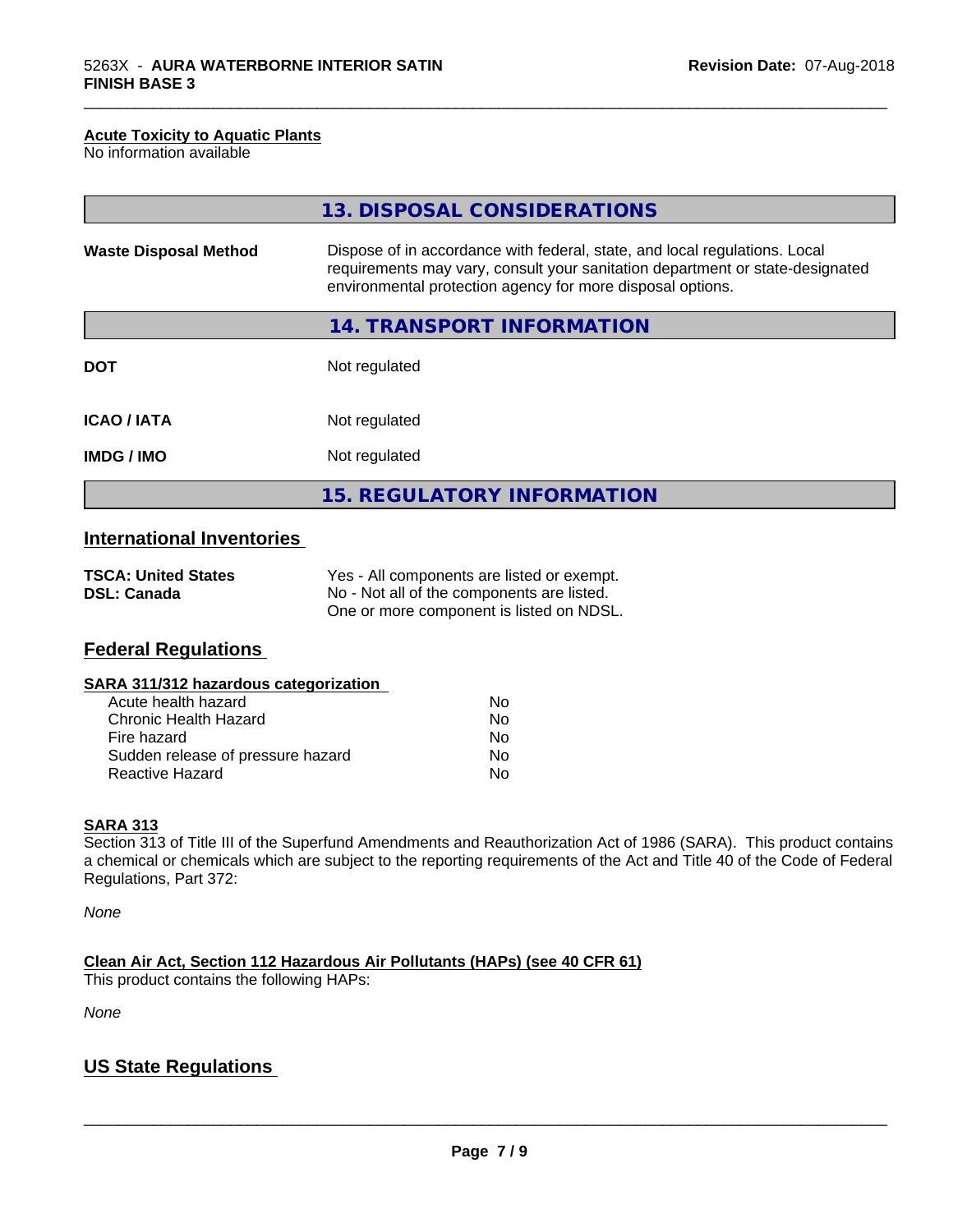#### **California Proposition 65**

**AVIMARNING:** Cancer and Reproductive Harm– www.P65warnings.ca.gov

#### **State Right-to-Know**

| hemical name<br>           | $\cdots$<br>Мi<br>ιανπυστιισ | <b>Jerse</b> v<br>Mev ! | ≅vlvania |
|----------------------------|------------------------------|-------------------------|----------|
| ÷.<br>dioxide<br>l itanium |                              |                         |          |
| Kaolin                     |                              |                         |          |

**Legend**

X - Listed

| 16. OTHER INFORMATION                                                                                      |           |                        |                      |          |  |  |
|------------------------------------------------------------------------------------------------------------|-----------|------------------------|----------------------|----------|--|--|
| HMIS -                                                                                                     | Health: 1 | <b>Flammability: 0</b> | <b>Reactivity: 0</b> | $PPE: -$ |  |  |
| <b>HMIS Legend</b><br>0 - Minimal Hazard<br>1 - Slight Hazard<br>2 - Moderate Hazard<br>3 - Serious Hazard |           |                        |                      |          |  |  |

- 4 Severe Hazard
- \* Chronic Hazard

X - Consult your supervisor or S.O.P. for "Special" handling instructions.

*Note: The PPE rating has intentionally been left blank. Choose appropriate PPE that will protect employees from the hazards the material will present under the actual normal conditions of use.*

*Caution: HMISÒ ratings are based on a 0-4 rating scale, with 0 representing minimal hazards or risks, and 4 representing significant hazards or risks. Although HMISÒ ratings are not required on MSDSs under 29 CFR 1910.1200, the preparer, has chosen to provide them. HMISÒ ratings are to be used only in conjunction with a fully implemented HMISÒ program by workers who have received appropriate HMISÒ training. HMISÒ is a registered trade and service mark of the NPCA. HMISÒ materials may be purchased exclusively from J. J. Keller (800) 327-6868.*

 **WARNING!** If you scrape, sand, or remove old paint, you may release lead dust. LEAD IS TOXIC. EXPOSURE TO LEAD DUST CAN CAUSE SERIOUS ILLNESS, SUCH AS BRAIN DAMAGE, ESPECIALLY IN CHILDREN. PREGNANT WOMEN SHOULD ALSO AVOID EXPOSURE.Wear a NIOSH approved respirator to control lead exposure. Clean up carefully with a HEPA vacuum and a wet mop. Before you start, find out how to protect yourself and your family by contacting the National Lead Information Hotline at 1-800-424-LEAD or log on to www.epa.gov/lead.

| <b>Prepared By</b>      | <b>Product Stewardship Department</b><br>Benjamin Moore & Co.<br>101 Paragon Drive<br>Montvale, NJ 07645<br>800-225-5554 |
|-------------------------|--------------------------------------------------------------------------------------------------------------------------|
| <b>Revision Date:</b>   | 07-Aug-2018                                                                                                              |
| <b>Revision Summary</b> | Not available                                                                                                            |